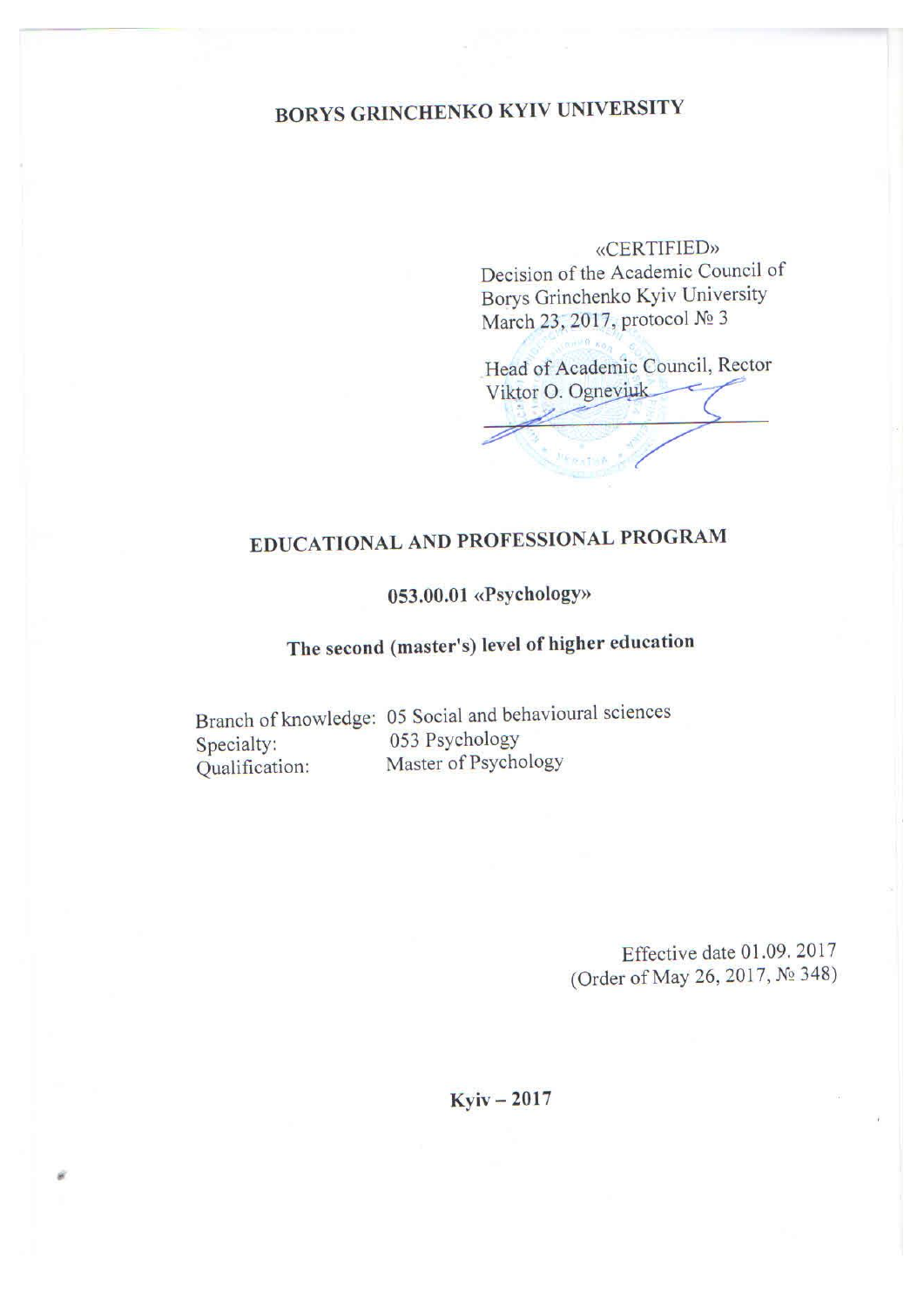#### **CERTIFICATION LIST** of educational and professional program

| Department of General, Age and Pedagogical Psychology |                           |
|-------------------------------------------------------|---------------------------|
| February 13, 2017, protocol № 7                       |                           |
| Head of Department                                    | (Oksana P. Serhieienkova) |
|                                                       |                           |

Academic Council of Institute of Human Sciences March 22, 2017. protocol Nº 6 (Nataliia A. Klishevych) Head of Academic Council

Scientific-methodical centre of standardization and education quality (Olha V. Leontieva) Head 25 05 2017.

Vice-rector on scientific methodological and educational work<br>(Oleksii B. Zhyltsov) (Oleksii B. Zhyltsov)

25 05.2017.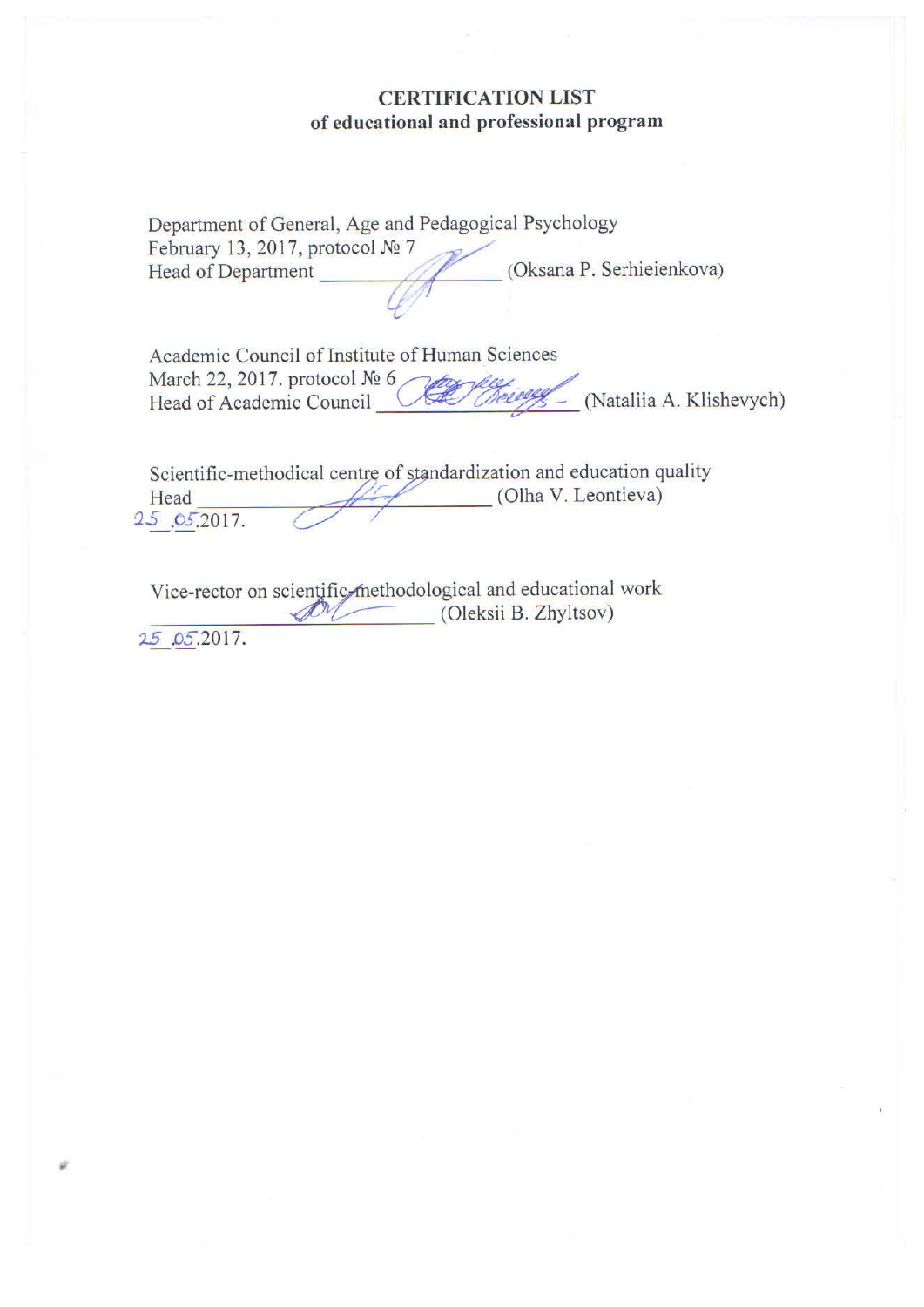#### **PREFACE**

The transformational processes of Ukrainian society, in particular the establishment of market relations, depopulation of the population, attempts to integrate into the European community, migration movement, have created the relevance of the request for psychological services and, accordingly, require the revision and improvement of the conditions for the professional training of psychologists. The basis of providing quality psychological education is an educational program as a normative document that ensures certainty, consistency and continuity of students' mastering of general and professional competencies. The standard of higher education is absent. Educational and professional program meets the interim standard of Borys Grinchenko Kyiv University before the introduction of the officially approved standard of higher education.

Developed by a working group consisting of:

- 1) Oksana P. Serhieienkova, Doctor of Psychology, Professor, Head of Department of General, Age and Pedagogical Psychology;
- 2) Nataliia O. Makarchuk, Doctor of Psychology, Senior Researcher, Professor of Department of General, Age and Pedagogical Psychology;
- 3) Olesia A. Stoliarchuk, PhD in Psychology, Assistant Professor, Assistant Professor of Department of General, Age and Pedagogical Psychology.

External reviewers:

Halyna K. Radchuk, Doctor of Psychology, Professor, Head of Department of Practical Psychology of V. Hnatiuk Ternopil National Pedagogical University; Nataliia V. Prorok, Doctor of Psychology, Professor, Head of Research Laboratory of Psych Diagnostics and Scientific Psychological of H.S. Kostiuk Institute of Psychology of National Academy of Pedagogical Sciences of Ukraine.

Reviews from representatives of professional associations / employers: Iryna V. Biletska, Head of the psychological, medical and pedagogical consultation of the Department of Education of the Kyiv State Administration of Holosiivskyi District.

The educational program has been implemented since 2017. The term for viewing the educational program once every 2 years.

| Date of revision EP / |  |  |
|-----------------------|--|--|
| EP amending           |  |  |
| Signature             |  |  |
| EP<br>guarantor's     |  |  |
| name                  |  |  |

Actualized: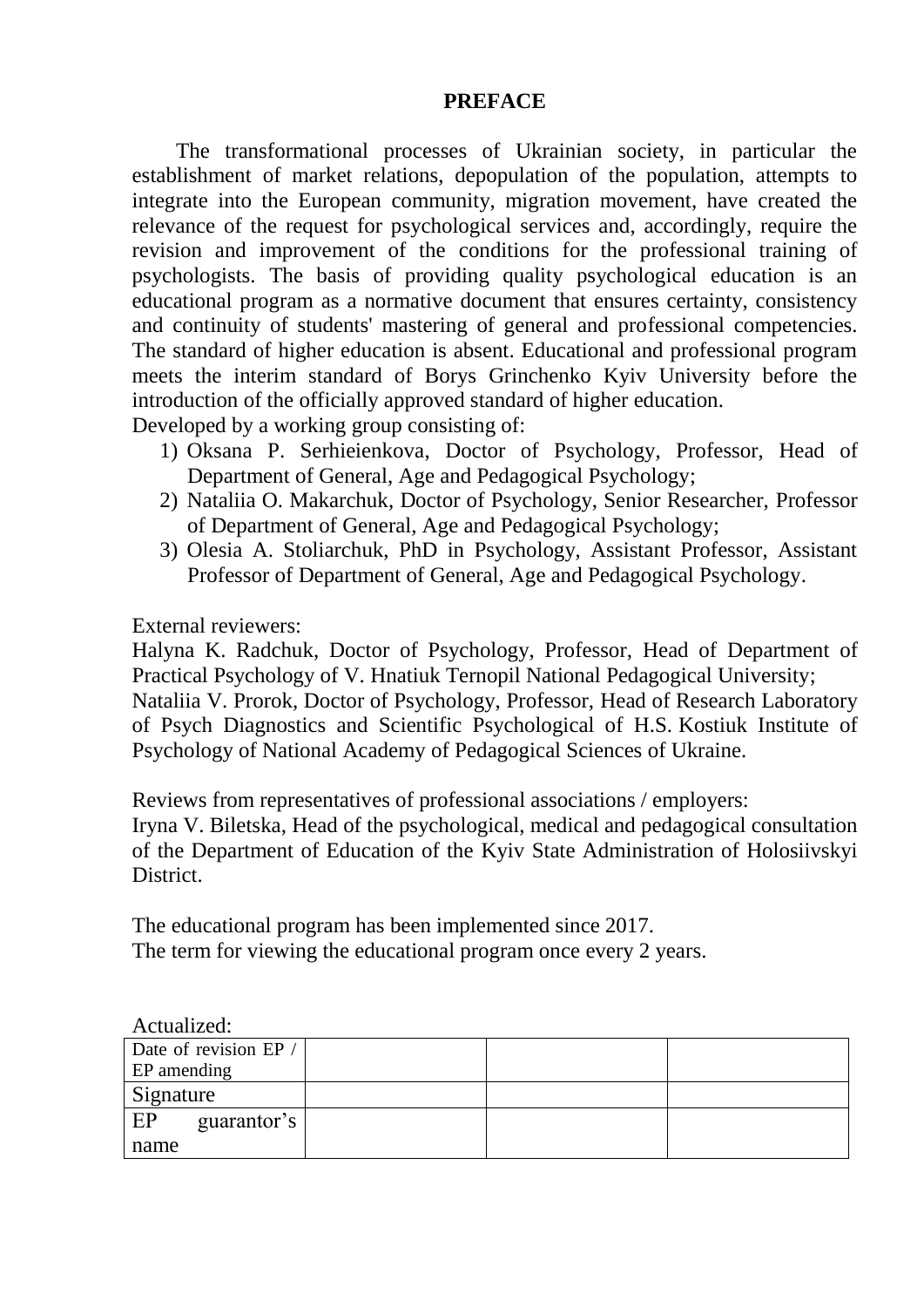## **I. Profile of educational program**

### **Specialty 053 «Psychology»**

# **Specialization 053.00.01 – «Psychology»**

|               | 1 – General information                                                              |  |  |  |  |  |  |  |  |
|---------------|--------------------------------------------------------------------------------------|--|--|--|--|--|--|--|--|
| Full name of  | Borys Grinchenko Kyiv University                                                     |  |  |  |  |  |  |  |  |
| higher        | <b>Institute of Human Sciences</b>                                                   |  |  |  |  |  |  |  |  |
| educational   |                                                                                      |  |  |  |  |  |  |  |  |
| institution   |                                                                                      |  |  |  |  |  |  |  |  |
| and           |                                                                                      |  |  |  |  |  |  |  |  |
| structural    |                                                                                      |  |  |  |  |  |  |  |  |
| unit          |                                                                                      |  |  |  |  |  |  |  |  |
| The degree    | Higher education degree: Master                                                      |  |  |  |  |  |  |  |  |
| of higher     | Specialty: 053 Psychology                                                            |  |  |  |  |  |  |  |  |
| education     | Educational program: $053.00.02 -$ «Practical Psychology»                            |  |  |  |  |  |  |  |  |
| and           | Branch of knowledge: 05 Social and behavioural sciences                              |  |  |  |  |  |  |  |  |
| qualification | Educational qualification: Master of Psychology                                      |  |  |  |  |  |  |  |  |
| title         | Professional qualification: psychologist, lecturer of higher educational institution |  |  |  |  |  |  |  |  |
|               | Optional specialization: organizational psychology                                   |  |  |  |  |  |  |  |  |
| Official      | $053.00.01 - \langle$ Psychology»                                                    |  |  |  |  |  |  |  |  |
| name of the   |                                                                                      |  |  |  |  |  |  |  |  |
| educational   |                                                                                      |  |  |  |  |  |  |  |  |
| program       |                                                                                      |  |  |  |  |  |  |  |  |
| Diploma's     | Master's degree, unitary, 90 ECTS credits, term of study - 1 year 4 months           |  |  |  |  |  |  |  |  |
| type and      |                                                                                      |  |  |  |  |  |  |  |  |
| scope of the  |                                                                                      |  |  |  |  |  |  |  |  |
| educational   |                                                                                      |  |  |  |  |  |  |  |  |
| program       |                                                                                      |  |  |  |  |  |  |  |  |
| Availability  | Accreditation commission.                                                            |  |  |  |  |  |  |  |  |
| of            | Ukraine.                                                                             |  |  |  |  |  |  |  |  |
| accreditation | Certificate НД № 1187374                                                             |  |  |  |  |  |  |  |  |
|               | Validity - 01.07.2021 p.                                                             |  |  |  |  |  |  |  |  |
| Cycle /       | National Qualifications Framework of Ukraine - 8th level, FQ-EHEA - second           |  |  |  |  |  |  |  |  |
| Level         | cycle, $EQF\text{-}LLL - 7ep$ level                                                  |  |  |  |  |  |  |  |  |
| Background    | Availability of a bachelor's degree.                                                 |  |  |  |  |  |  |  |  |
| Language      | Ukrainian                                                                            |  |  |  |  |  |  |  |  |
| $(s)$ of      |                                                                                      |  |  |  |  |  |  |  |  |
| teaching      |                                                                                      |  |  |  |  |  |  |  |  |
| The validity  | 2 years                                                                              |  |  |  |  |  |  |  |  |
| of the        |                                                                                      |  |  |  |  |  |  |  |  |
| educational   |                                                                                      |  |  |  |  |  |  |  |  |
| program       |                                                                                      |  |  |  |  |  |  |  |  |
| Internet      | http://kubg.edu.ua/images/stories/Departaments/vstupnikam/il/+OII%20Maricrp          |  |  |  |  |  |  |  |  |
| address of    | %20Психологія.pdf                                                                    |  |  |  |  |  |  |  |  |
| the           |                                                                                      |  |  |  |  |  |  |  |  |
| permanent     |                                                                                      |  |  |  |  |  |  |  |  |
| description   |                                                                                      |  |  |  |  |  |  |  |  |
| of the        |                                                                                      |  |  |  |  |  |  |  |  |
| educational   |                                                                                      |  |  |  |  |  |  |  |  |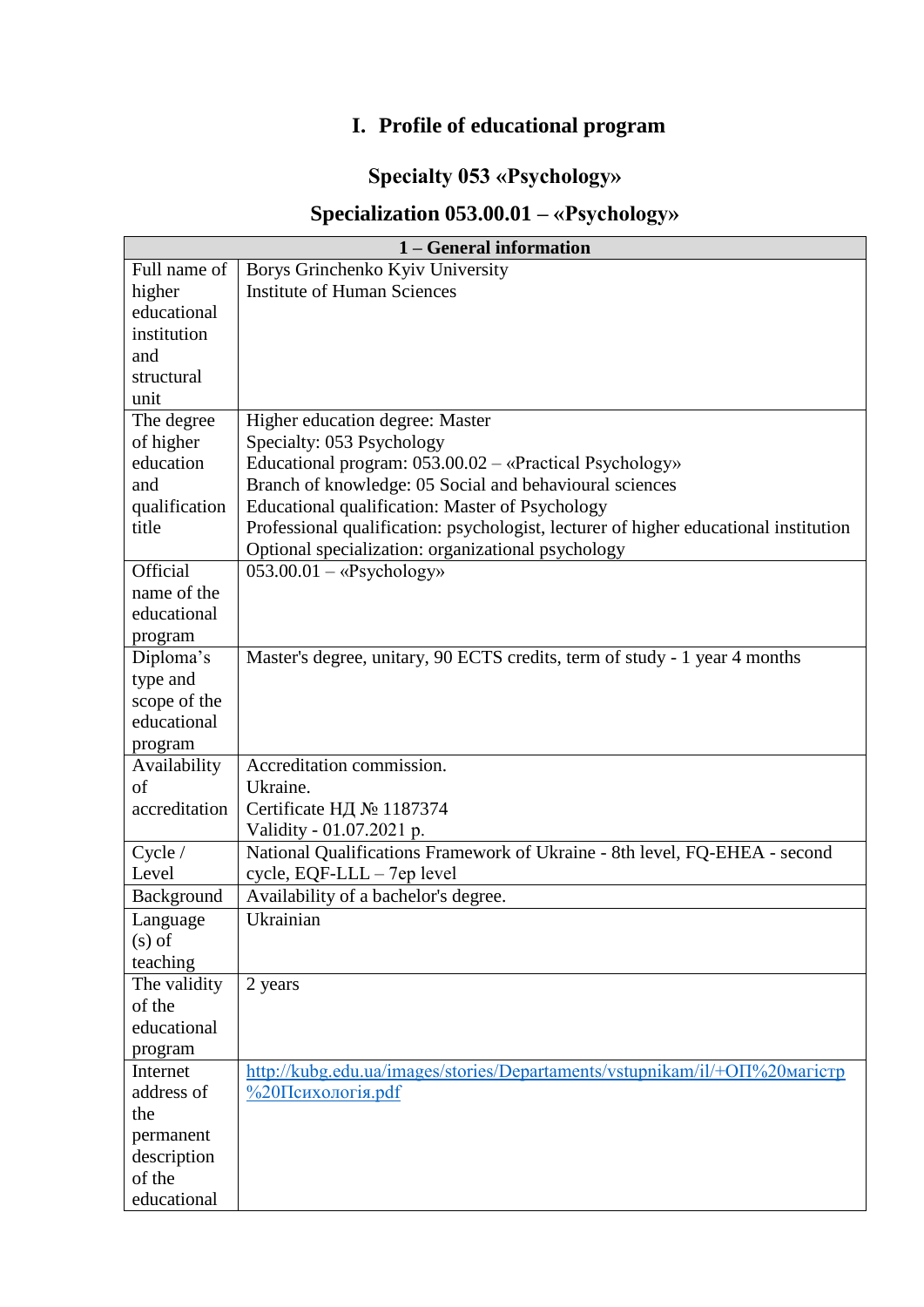| program                                                                               |                                                                                                                                                                                                                                                                                                                                                                                                                                                                                                                                                                                                                                                                                                                                                                                                                                                                                                                        |  |  |  |  |  |  |  |  |  |
|---------------------------------------------------------------------------------------|------------------------------------------------------------------------------------------------------------------------------------------------------------------------------------------------------------------------------------------------------------------------------------------------------------------------------------------------------------------------------------------------------------------------------------------------------------------------------------------------------------------------------------------------------------------------------------------------------------------------------------------------------------------------------------------------------------------------------------------------------------------------------------------------------------------------------------------------------------------------------------------------------------------------|--|--|--|--|--|--|--|--|--|
|                                                                                       |                                                                                                                                                                                                                                                                                                                                                                                                                                                                                                                                                                                                                                                                                                                                                                                                                                                                                                                        |  |  |  |  |  |  |  |  |  |
|                                                                                       | 2 - The purpose of the educational program                                                                                                                                                                                                                                                                                                                                                                                                                                                                                                                                                                                                                                                                                                                                                                                                                                                                             |  |  |  |  |  |  |  |  |  |
|                                                                                       | Prepare a modern competitive specialist capable of solving complex problems in the spheres of<br>psychological support of professional personal development, organizational development and<br>counselling, to organize and build professional activities in accordance with the principles of<br>preserving health, personal and professional growth.                                                                                                                                                                                                                                                                                                                                                                                                                                                                                                                                                                 |  |  |  |  |  |  |  |  |  |
|                                                                                       | 3 - Characteristics of the educational program                                                                                                                                                                                                                                                                                                                                                                                                                                                                                                                                                                                                                                                                                                                                                                                                                                                                         |  |  |  |  |  |  |  |  |  |
| Subject area<br>(branch of<br>knowledge,<br>specialty,<br>specializatio<br>n (if any) | Branch of knowledge: 05 Social and behavioural sciences<br>Specialty: 053 Psychology<br>Educational program: 053.00.02 - «Practical Psychology»<br>Optional specialization: organizational psychology                                                                                                                                                                                                                                                                                                                                                                                                                                                                                                                                                                                                                                                                                                                  |  |  |  |  |  |  |  |  |  |
| Orientation<br>of the<br>educational<br>program                                       | <b>Educational and Professional</b>                                                                                                                                                                                                                                                                                                                                                                                                                                                                                                                                                                                                                                                                                                                                                                                                                                                                                    |  |  |  |  |  |  |  |  |  |
| The main<br>focus of the<br>educational<br>program<br>and<br>specializatio<br>n       | Special education in the field of theoretical and applied psychology.<br>Key words: psychology, individual, personality, psychological<br>support,<br>professional growth.                                                                                                                                                                                                                                                                                                                                                                                                                                                                                                                                                                                                                                                                                                                                             |  |  |  |  |  |  |  |  |  |
| Features of<br>the program                                                            | Practical oriented learning based on the use of didactic methods, the formulation<br>of research tasks and their implementation during the practical training, the<br>activation of reflexive, critical thinking and professional behavior.                                                                                                                                                                                                                                                                                                                                                                                                                                                                                                                                                                                                                                                                            |  |  |  |  |  |  |  |  |  |
|                                                                                       | 4 - Suitability of graduates for employment and further training                                                                                                                                                                                                                                                                                                                                                                                                                                                                                                                                                                                                                                                                                                                                                                                                                                                       |  |  |  |  |  |  |  |  |  |
| Suitability<br>for<br>employment                                                      | Position of a psychologist in educational institutions, health care, social assistance<br>to the population, public administration (psychologist, psychologist-consultant,<br>psychologist-rehabilitation specialist); positions in the field of personnel<br>development (professional, personnel development expert, psychologist-expert in<br>organizational psychology, psychologist in personnel management, human<br>resources); positions in scientific and educational institutions (researcher,<br>psychologist-researcher, lecturer of professional disciplines)<br>According to the National Classification of Professions ДК 003: 2010, specialists<br>in the educational program "Psychology", may occupy the following primary<br>positions:<br>2412.2 professional staff development;<br>2445.2 psychologist;<br>2412.2 career guidance expert;<br>2310.2 lecturer of a higher educational institution. |  |  |  |  |  |  |  |  |  |
| Further                                                                               | Post-graduate, PhD programs.                                                                                                                                                                                                                                                                                                                                                                                                                                                                                                                                                                                                                                                                                                                                                                                                                                                                                           |  |  |  |  |  |  |  |  |  |
| training                                                                              | 5 – Teaching and evaluation                                                                                                                                                                                                                                                                                                                                                                                                                                                                                                                                                                                                                                                                                                                                                                                                                                                                                            |  |  |  |  |  |  |  |  |  |
| Teaching<br>and learning                                                              | The practice-oriented with a focus on personal and professional self-development<br>of students. Combination of classroom studies with independent and research<br>work.                                                                                                                                                                                                                                                                                                                                                                                                                                                                                                                                                                                                                                                                                                                                               |  |  |  |  |  |  |  |  |  |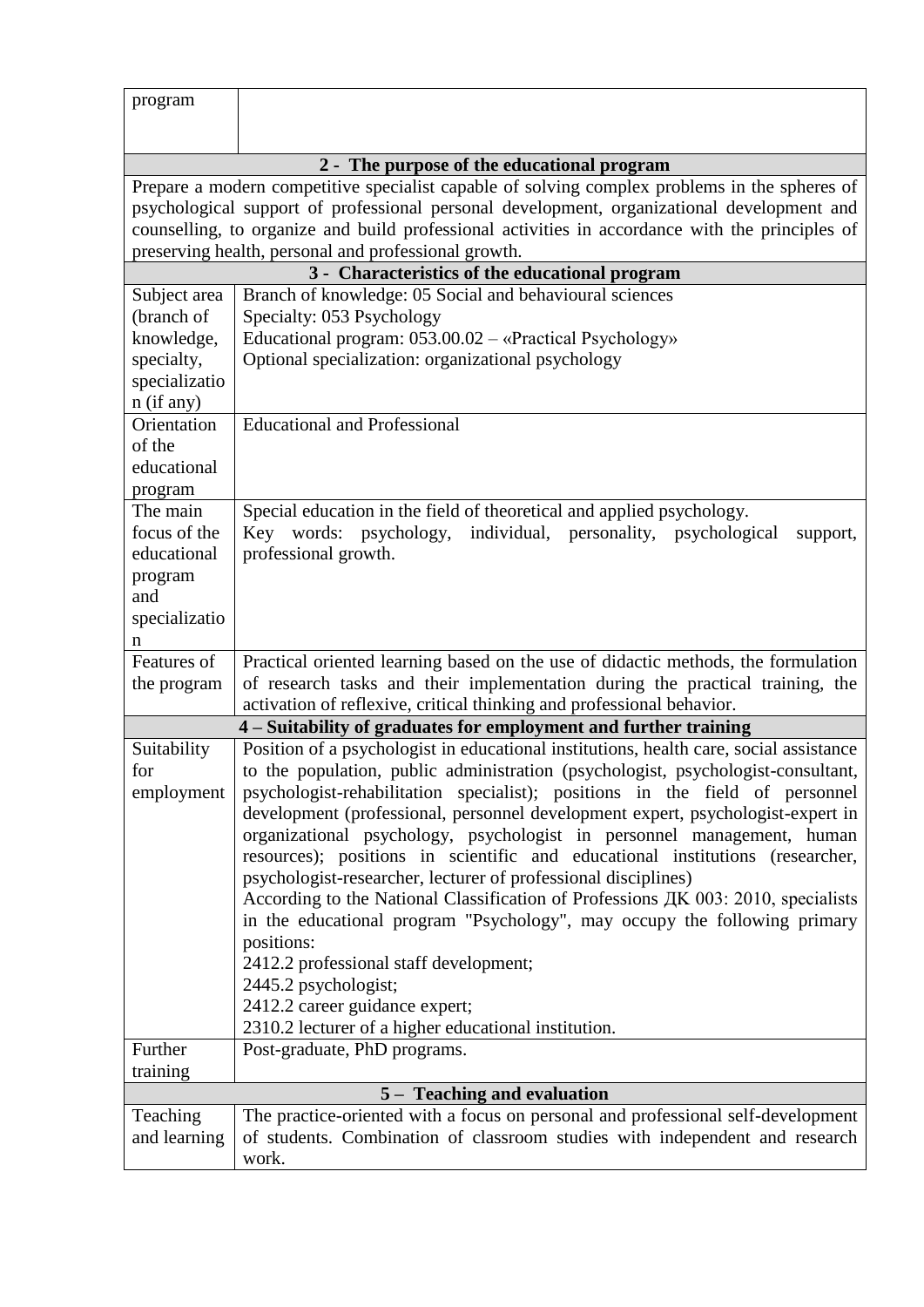| Evaluation   | Oral and written examinations, testing, practice reports, defence of the master's<br>(educational) project.       |
|--------------|-------------------------------------------------------------------------------------------------------------------|
|              | 6 - Program competencies                                                                                          |
| Integral     | Ability to solve complex specialized tasks and practical problems in the field of                                 |
|              | psychological support of a person and organization.                                                               |
| General      | GC 1. Ability to apply knowledge in practical situations.                                                         |
| Competenci   | GC 2. Ability to conduct research at the appropriate level.                                                       |
| es(GC)       | GC 3. Ability to analytical thinking and creativity.                                                              |
|              | GC 4. Ability to identify, put and solve problems.                                                                |
|              | GC 5. Ability to act ethically, socially responsible and consciously.                                             |
|              | GC 6. Ability to motivate people and move towards a common goal.                                                  |
|              | GC 7. Ability to speak in a foreign language.                                                                     |
|              | GC 8. Ability to adapt and act in new situations and to cope with the pressure.                                   |
|              | GC 9. Ability to evaluate and maintain the quality of work.                                                       |
|              | GC 10. Ability to demonstrate awareness of equal opportunities and gender                                         |
|              | issues.<br>GC 11. Ability to develop and manage projects.                                                         |
| Professional | PC 1. Ability to carry out theoretical, methodological and empirical analysis of                                  |
| competencie  | actual problems of psychological science and practice.                                                            |
| $s$ (PC)     | PC 2. Ability to analyze and implement the results of scientific and applied                                      |
|              | research.                                                                                                         |
|              | PC 3. Ability to independently plan, organize and conduct psychological research                                  |
|              | with elements of scientific novelty and practical significance.                                                   |
|              | PC 4. Ability to choose and apply valid and reliable methods of scientific                                        |
|              | research and evidence methodologies and techniques of practical activities.                                       |
|              | PC 5. Ability to carry out practical activities (psychodiagnostic, consulting,                                    |
|              | training, accompanying) with the use of scientifically verified methods and                                       |
|              | techniques.                                                                                                       |
|              | PC 6. Ability to plan, organize and implement educational activities in                                           |
|              | psychology at higher education institutions.                                                                      |
|              | PC 7. Ability to establish and maintain contacts with professional communities,                                   |
|              | effective interaction with colleagues in mono- and multidisciplinary teams.                                       |
|              | PC 8. Ability to make professional decisions in complex and unpredictable                                         |
|              | conditions, adapt to new situations of professional activity.                                                     |
|              | PC 9. Ability to evaluate the limits of own professional competence and to                                        |
|              | increase professional qualification.<br>PC 10. Ability to adhere to the rules of human and professional ethics in |
|              | professional activities, to be tolerant, flexible and responsible.                                                |
|              | PC 11. Ability to enrich and realize the technologies and techniques of personal                                  |
|              | growth.                                                                                                           |
|              | PC 12. Ability to develop and apply preventive and corrective programs of social                                  |
|              | and professional development of personality.                                                                      |
|              | PC 13. Ability to reflect and supervise one own professional activities.                                          |
|              | PC 14. Ability to analyse, evaluate and optimize the quality of teaching                                          |
|              | psychological disciplines at educational institutions.                                                            |
|              | PC 15. Ability to accumulate, adapt and present progressive scientific and                                        |
|              | pedagogical experience in psychology.                                                                             |
|              | 7 - Program learning outcomes                                                                                     |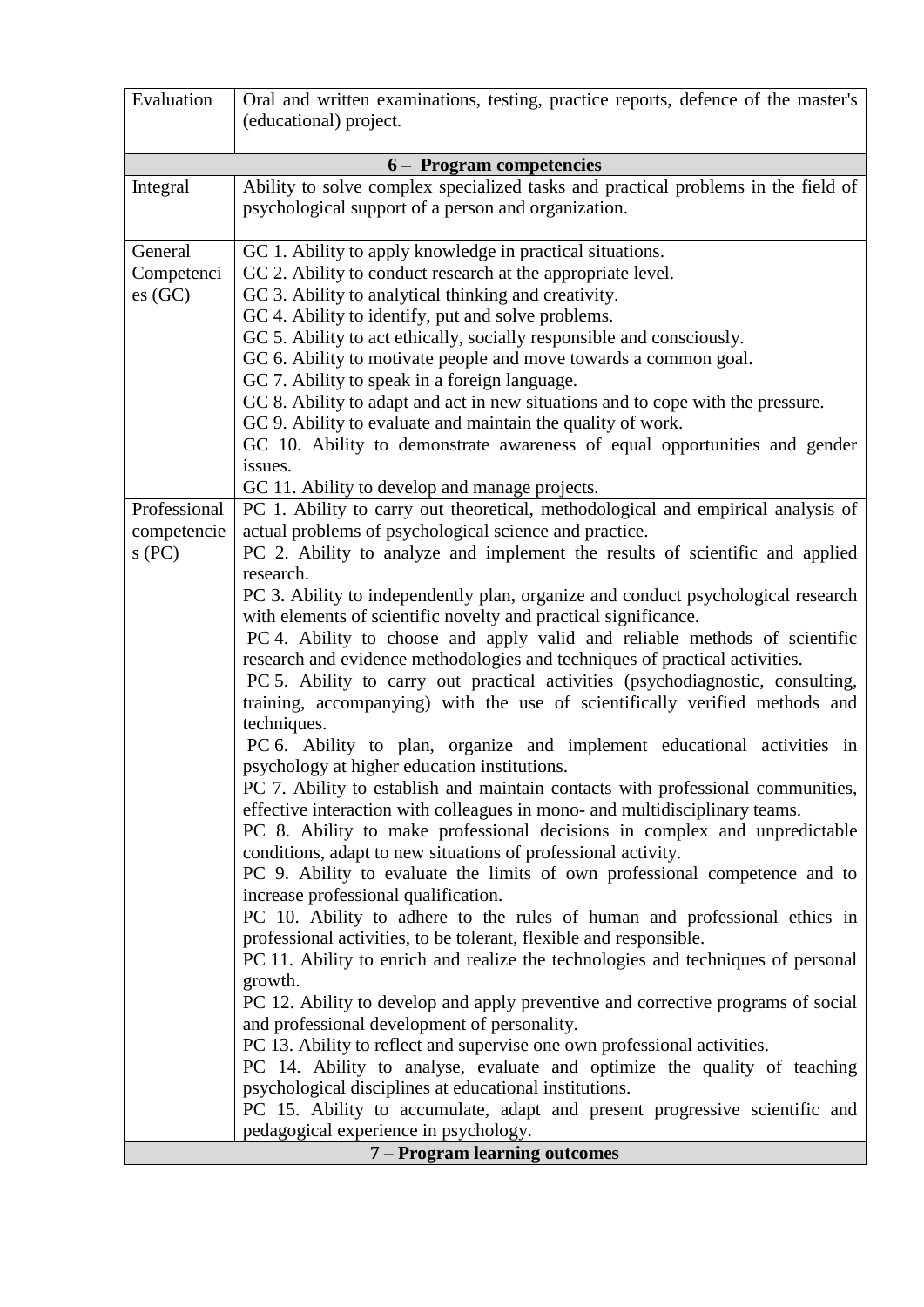|                 | PLO 1. Demonstrate the ability to integrate a foreign language into the creation of<br>new models and algorithms that can be unambiguously and reasonably used in |
|-----------------|-------------------------------------------------------------------------------------------------------------------------------------------------------------------|
|                 | theoretical and practical psychology.                                                                                                                             |
|                 | PLO 2. Demonstrate orientation skills in modern information sources and the                                                                                       |
|                 | ability to use databases, software resources, global computer networks, etc.                                                                                      |
|                 | PLO 3. Demonstrate knowledge of psychological theories and facts for solving                                                                                      |
|                 | applied problems of psychological support of professional formation of<br>personality.                                                                            |
|                 | PLO 4. Demonstrate the ability to describe non-standard, complex situations, to                                                                                   |
|                 | argue decision-making within the limits of professional competence and to<br>manage its implementation in practical activity.                                     |
|                 | PLO 5. Demonstrate the ability to distribute a comprehensive professional impact                                                                                  |
|                 | on the personality in order to harmonize its formation.                                                                                                           |
|                 | PLO 6. Demonstrate skills of optimization of career planning and self-realization                                                                                 |
|                 | processes, ability to manage professional and personal growth of a specialist.                                                                                    |
|                 | PLO 7. Demonstrate the ability to motivate people and coordinate their activities                                                                                 |
|                 | to achieve common goals.                                                                                                                                          |
|                 | PLO 8. Demonstrate the ability to guide basic psychological research in applied<br>professional activities.                                                       |
|                 | PLO 9. Demonstrate the ability to manage human resources, work processes and                                                                                      |
|                 | the behaviour of professionals in difficult professional situations.                                                                                              |
|                 | PLO 10. Demonstrate the skills of realization of self-regulation and self-                                                                                        |
|                 | development methods for optimization of personality in activity.                                                                                                  |
|                 | PLO 11. Demonstrate the ability to disseminate media practices in terms of                                                                                        |
|                 | personal and professional conflicts.                                                                                                                              |
|                 | PLO 12. Demonstrate the ability to carry out and describe socio-psychological                                                                                     |
|                 | examination in a multidisciplinary implementation of applied psychology.                                                                                          |
|                 | PLO 13. Demonstrate the ability to disseminate psychological knowledge and use                                                                                    |
|                 | the latest technologies of teaching psychological disciplines.                                                                                                    |
|                 | PLO 14. Demonstrate the ability to participate in the development and                                                                                             |
|                 | improvement of syllabus of psychological disciplines.<br>PLO 15. Demonstrate the ability to design, monitor and evaluate the quality of the                       |
|                 | educational process of educational institutions in order to spread psychological                                                                                  |
|                 | culture and safety in society.                                                                                                                                    |
|                 | PLO 16. Demonstrate the ability to provide qualified psychological assistance to a                                                                                |
|                 | person in a crisis condition to enhance the resources of his life-sustainability.                                                                                 |
|                 | PLO 17. Demonstrate the ability to create and test psychoprophylaxis of                                                                                           |
|                 | deviations and risks of social and professional development of personality.                                                                                       |
|                 | PLO 18. Demonstrate the skills of analysing one own professional activities and                                                                                   |
|                 | applying methods of emotional and cognitive self-regulation.                                                                                                      |
|                 | 8 - Resource support for the implementation of the program                                                                                                        |
| <b>Staffing</b> | The staffing of the educational program consists of the teaching staff of the                                                                                     |
|                 | Department of General, Age and Pedagogical Psychology, Department of<br>Practical Psychology of the Institute of Human Sciences. The practice-oriented            |
|                 | nature of the educational program involves the broad participation of practitioners                                                                               |
|                 | who correspond to the direction of the program to enhance the synergy of                                                                                          |
|                 | theoretical and practical training.                                                                                                                               |
|                 | The head of the project team and the teaching staff that ensures its implementation                                                                               |
|                 | complies with the requirements defined by the Licensing Conditions for                                                                                            |
|                 | conducting educational activities of educational institutions.                                                                                                    |
|                 |                                                                                                                                                                   |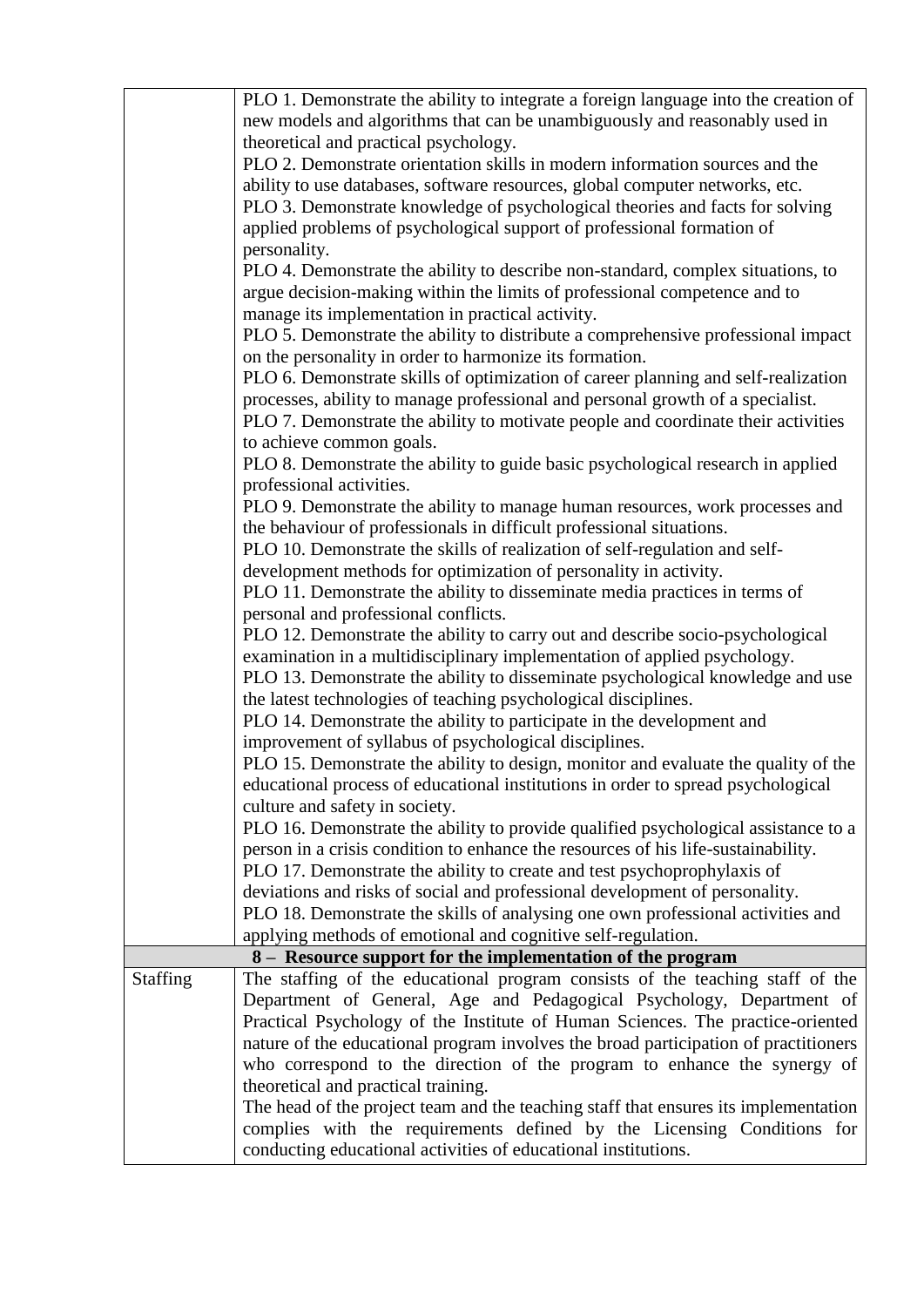| Material      | To organize the educational process, the Department for the scientific and        |
|---------------|-----------------------------------------------------------------------------------|
| and           | pedagogical workers is properly equipped, there is sufficient number of classes   |
| technical     | for conducting lectures, laboratory-practical, individual classes. The rooms are  |
| support       | equipped with stationary sound and video recording equipment, a complex of        |
|               | multimedia equipment, projecting devices. The centres of practical training       |
|               | "Coaching Studio", "Centre for Social Technologies and Innovations" and the       |
|               | Diagnostic and Consultation Centre help to work out the practical techniques and  |
|               | technologies of work of the psychologist as closely as possible to the real       |
|               | professional conditions.                                                          |
| Information,  | The educational process is organized taking into account the possibilities of the |
| teaching      | most advanced learning technologies and is oriented towards the formation of a    |
| and           | highly educated, competitive, harmoniously developed personality capable of       |
| methodolog    | qualitative learning and constant updating of scientific knowledge, professional  |
| ical support  | mobility and adequate adaptation to dynamic changes in the socio-cultural sphere, |
|               | in manufacturing technologies, in branches of science and education, management   |
|               | systems and labor organization.                                                   |
|               | 9 - Academic mobility                                                             |
| National      |                                                                                   |
| Credit        |                                                                                   |
| Mobility      |                                                                                   |
| Internationa  |                                                                                   |
| Credit        |                                                                                   |
| Mobility      |                                                                                   |
| Education     |                                                                                   |
| foreign<br>οf |                                                                                   |
| applicants    |                                                                                   |
| of education  |                                                                                   |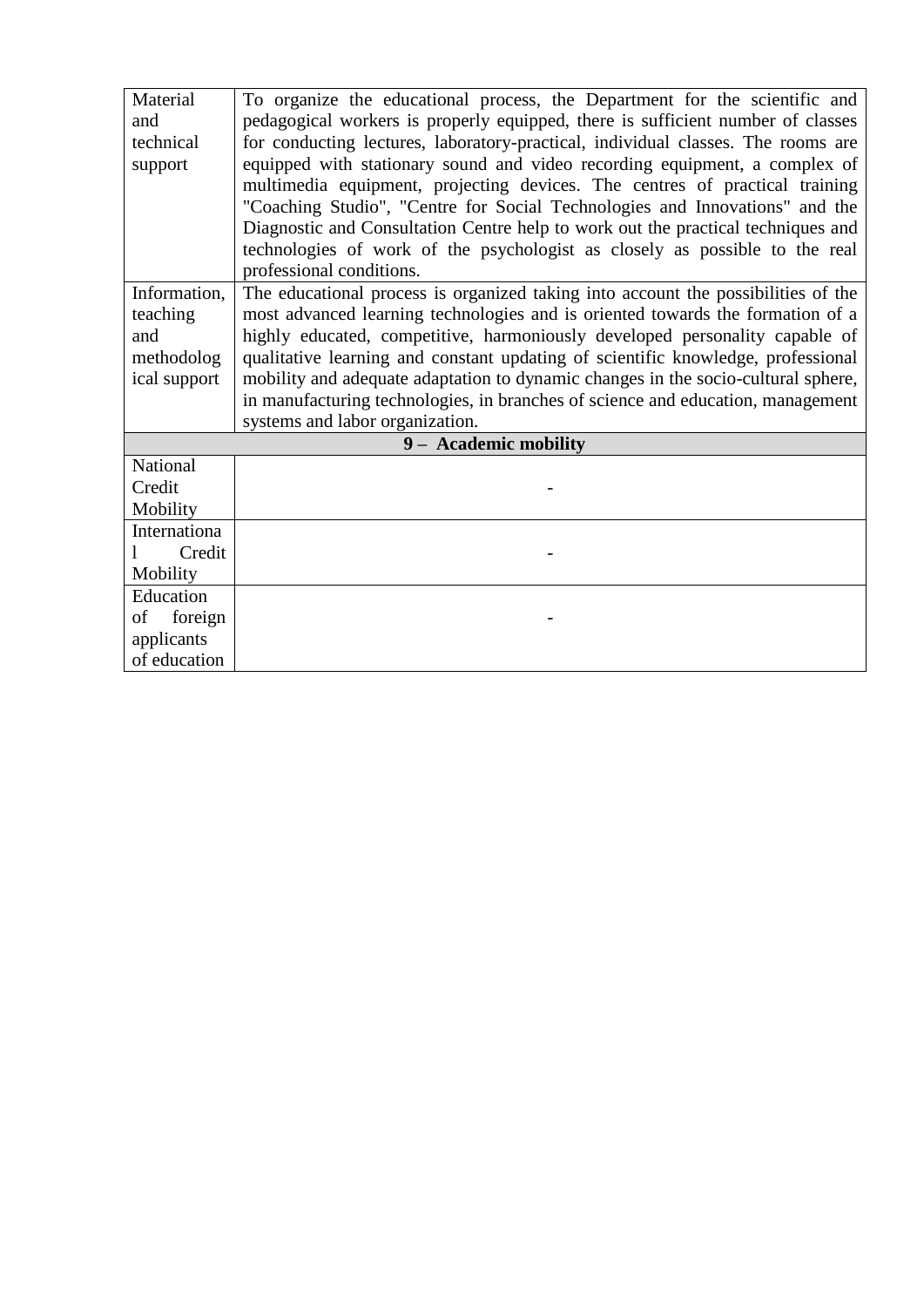### **II. The list of components of the educational-professional program and their logical consistency**

### **2.1. List of components of EP**

| Compo           | Code           | Components of the educational            | Credits        | Form of final |
|-----------------|----------------|------------------------------------------|----------------|---------------|
| nent            |                | program (academic disciplines, course    |                | control       |
| code            |                | projects (work), practice, qualification |                |               |
|                 |                | work)                                    |                |               |
| $\mathbf{1}$    | $\overline{2}$ | 3                                        | $\overline{4}$ | 5             |
|                 |                | <b>Required components of EP</b>         |                |               |
| RC <sub>1</sub> | EDG.01         | Foreign language professional            | $\overline{4}$ | Credit        |
|                 |                | communication                            |                |               |
| RC <sub>2</sub> | EDP.01         | The theory and practice of modern        | $\overline{4}$ | Exam          |
|                 |                | psychological research                   |                |               |
| RC <sub>3</sub> | <b>EDP.02</b>  | Psychological expertise in public        | $\overline{4}$ | Credit        |
|                 |                | sector                                   |                |               |
| RC <sub>4</sub> | EDP.03         | Psychological practices of mediation     | $\overline{4}$ | Exam          |
| RC <sub>5</sub> | <b>EDP.04</b>  | Psychology of mentality                  | $\overline{4}$ | Credit        |
| RC <sub>6</sub> | EDP.05         | Workshop on psychological help           | 7,5            | Exam          |
| RC <sub>7</sub> | <b>EDP.06</b>  | Pedagogy and psychology of higher        | $\overline{4}$ | Exam          |
|                 |                | school                                   |                |               |
| RC <sub>8</sub> | EDP.07         | Methodology of psychological             | $\overline{4}$ | Exam          |
|                 |                | disciplines teaching                     |                |               |
| RC <sub>9</sub> | P.01           | Training (consulting) practice           | 4,5            | Credit        |
| RC10            | P.02           | Training (assistant) practice            | 9              | Credit        |
| <b>RC11</b>     | P.03           | Pre-diploma (research) practice          | 9              | Credit        |
| <b>RC12</b>     | EA.01          | Preparation and defense of the master's  | 7,5            | Exam          |
|                 |                | project                                  |                |               |
|                 |                | The total volume of required components: | 65,5           |               |
|                 |                | <b>Optional EP components</b>            |                |               |
| OC 1            | ODS 1.         | Psychology of coaching                   | $\overline{4}$ | Exam          |
| OC <sub>2</sub> | ODS 1.2.       | Career counselling technologies and      | $\overline{4}$ | Exam          |
|                 |                | acmeology practices                      |                |               |
| OC <sub>3</sub> | ODS 1.3.       | Psychological support in organizations   | $\overline{4}$ | Credit        |
| OC <sub>4</sub> | <b>ODS</b> 1.4 | HR management                            | $\overline{4}$ | Exam          |
| OC <sub>5</sub> | <b>ODS</b> 1.4 | Psychotechnics for goal setting and      | $\overline{4}$ | Credit        |
|                 |                | building a life strategy                 |                |               |
| OC <sub>6</sub> | OP. 1.1        | Training practice in specialization      | 4,5            | Credit        |
|                 |                | The total volume of optional components: | 24,5           |               |
|                 |                | THE TOTAL VOLUME OF EDUCATIONAL          | 90             |               |
| <b>PROGRAM</b>  |                |                                          |                |               |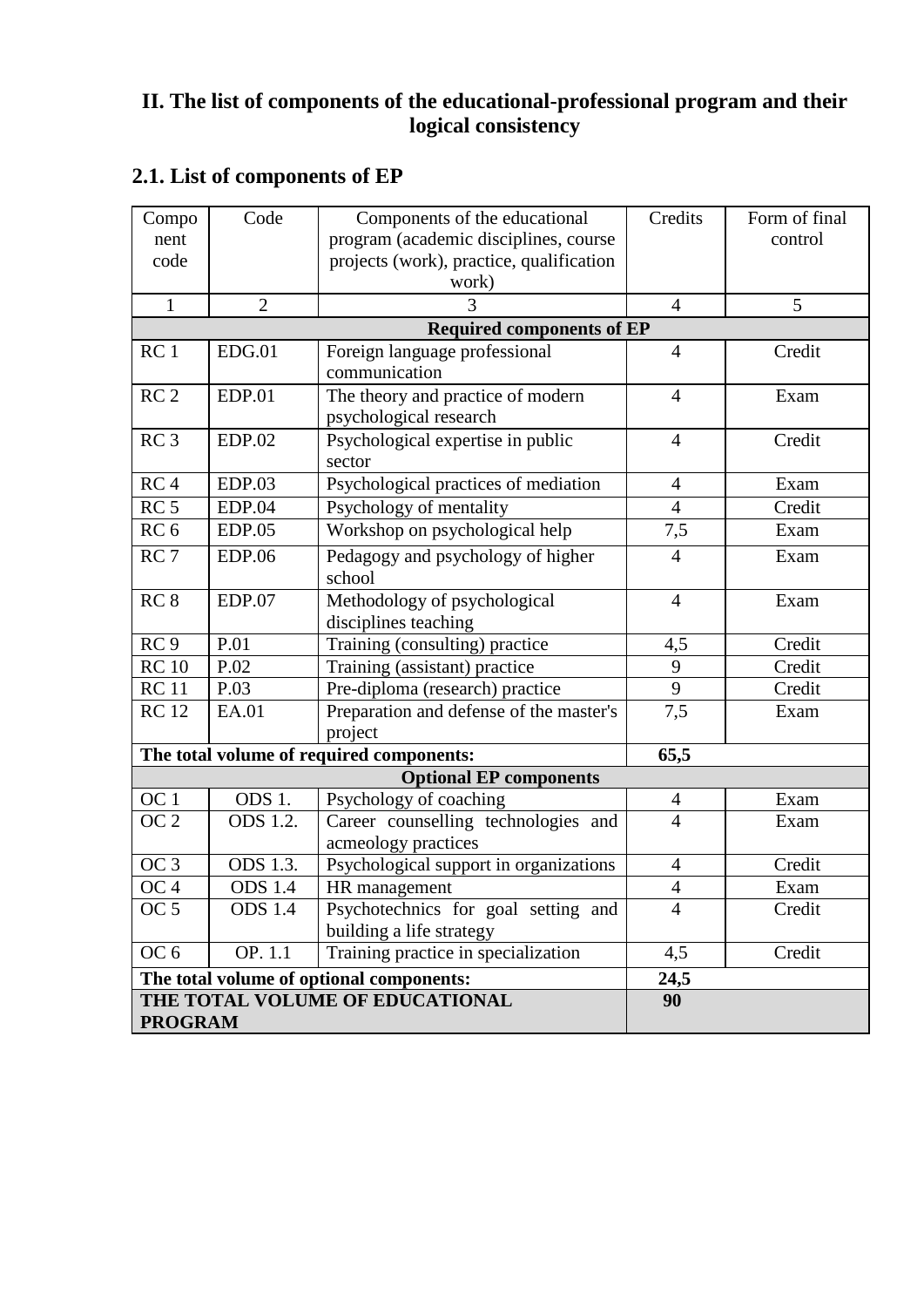| 2.2 Structural-logical scheme of EP |  |
|-------------------------------------|--|
|-------------------------------------|--|

| <b>Course, Semester</b> |                 |                 |  |  |  |  |  |  |  |
|-------------------------|-----------------|-----------------|--|--|--|--|--|--|--|
|                         |                 |                 |  |  |  |  |  |  |  |
| 1                       | 2               | 3               |  |  |  |  |  |  |  |
| RC <sub>1</sub>         | RC <sub>5</sub> | <b>RC</b> 10    |  |  |  |  |  |  |  |
| RC <sub>2</sub>         | RC <sub>6</sub> | <b>RC</b> 11    |  |  |  |  |  |  |  |
| RC <sub>3</sub>         | RC <sub>8</sub> | <b>RC</b> 12    |  |  |  |  |  |  |  |
| RC <sub>4</sub>         | RC <sub>9</sub> | OC <sub>6</sub> |  |  |  |  |  |  |  |
| RC <sub>7</sub>         | <b>RC</b> 12    |                 |  |  |  |  |  |  |  |
| OC 1                    | OC <sub>2</sub> |                 |  |  |  |  |  |  |  |
| OC <sub>4</sub>         | OC <sub>3</sub> |                 |  |  |  |  |  |  |  |
|                         | OC <sub>5</sub> |                 |  |  |  |  |  |  |  |

### **III. Form of certification of applicants for higher education**

Certification of graduates of the educational program of the specialty 053 – Psychology is carried out in the form of defence the master's project and ends with the issuance of a state diploma certificate awarding them a master's degree with the qualification: "Master of Psychology".

#### **IV. Matrix of compliance of program competencies to the components of the educational program**

| Marks of educational<br>components and<br>program competencies | $\overline{\phantom{0}}$<br>RC | $\mathbf{\Omega}$<br>$_{\rm RC}$ | $\mathfrak{c}$<br>RC | 4<br>RC          | $\mathbf{v}$<br>RC | $\circ$<br>RC | 7<br><b>RC</b> | $\infty$<br>RC | RC9 | $\Xi$<br>RC | RC        | $\mathbf{\Omega}$<br>RC | 80           | $\mathcal{L}$<br>$\infty$ | $\tilde{\epsilon}$<br><b>SC</b> | $\overline{4}$<br>8 | $\mathbf{v}$<br>Š | $\circ$<br>ပ္လ |
|----------------------------------------------------------------|--------------------------------|----------------------------------|----------------------|------------------|--------------------|---------------|----------------|----------------|-----|-------------|-----------|-------------------------|--------------|---------------------------|---------------------------------|---------------------|-------------------|----------------|
| GC 1                                                           | $+$                            | $+$                              | $+$                  | $+$              | $+$                | $+$           | $\pm$          | $+$            | $+$ | $+$         | $+$       | $+$                     | $+$          | $+$                       | $+$                             | $+$                 | $+$               | $+$            |
| GC <sub>2</sub>                                                |                                | $^{+}$                           |                      |                  | $+$                |               | $\pm$          | $\overline{+}$ |     |             | $+$       | $+$                     |              |                           |                                 |                     |                   |                |
| GC <sub>3</sub>                                                | $+$                            | $+$                              | $+$                  | $+$              |                    | $+$           |                | $+$            | $+$ | $+$         | $+$       | $+$                     | $+$          | $+$                       | $+$                             | $+$                 | $+$               | $+$            |
| GC <sub>4</sub>                                                |                                | $\pm$                            | $+$                  | $\ddot{}$        | $+$                | $+$           | $\pm$          | $+$            | $+$ | $^{+}$      | $\ddot{}$ | $+$                     | $+$          | $^{+}$                    | $+$                             | $+$                 | $+$               | $\ddot{}$      |
| GC <sub>5</sub>                                                | $+$                            | $+$                              | $+$                  | $^{+}$           | $+$                | $+$           | $\pm$          | $+$            | $+$ | $+$         | $+$       | $+$                     | $+$          | $+$                       | $+$                             | $+$                 | $^{+}$            | $\ddot{}$      |
| GC <sub>6</sub>                                                | $^{+}$                         |                                  |                      | $+$              | $+$                | $+$           | $\pm$          | $+$            | $+$ | $+$         |           |                         | $+$          | $+$                       | $+$                             | $+$                 | $+$               | $\ddag$        |
| GC <sub>7</sub>                                                | $+$                            | $+$                              |                      |                  |                    |               |                |                |     |             |           | $+$                     |              |                           |                                 |                     |                   |                |
| GC <sub>8</sub>                                                | $+$                            |                                  |                      | $+$              |                    | $+$           |                |                | $+$ |             | $\ddot{}$ |                         | $+$          | $+$                       | $\ddot{}$                       | $+$                 | $+$               | $+$            |
| GC <sub>9</sub>                                                |                                |                                  | $+$                  |                  |                    | $\ddot{}$     |                |                | $+$ | $+$         | $+$       | $+$                     |              | $+$                       | $+$                             | $+$                 |                   |                |
| <b>GC 10</b>                                                   |                                |                                  |                      |                  |                    | $+$           | $\pm$          |                |     |             |           |                         | $+$          |                           |                                 |                     | $+$               | $+$            |
| <b>GC</b> 11                                                   |                                | $\pm$                            |                      |                  |                    |               | $\pm$          |                |     |             | $+$       | $+$                     |              | $+$                       | $+$                             | $+$                 |                   |                |
| PC <sub>1</sub>                                                |                                | $+$                              | $+$                  | $+$              | $+$                | $+$           | $\overline{+}$ | $+$            | $+$ | $+$         | $^{+}$    | $+$                     | $+$          | $+$                       | $+$                             | $+$                 | $+$               | $+$            |
| PC <sub>2</sub>                                                | $+$                            | $\pm$                            | $+$                  | $+$              | $+$                | $+$           | $\pm$          | $+$            | $+$ | $+$         | $+$       | $+$                     | $+$          | $+$                       | $+$                             | $+$                 | $+$               | $+$            |
| PC <sub>3</sub>                                                |                                | $^{+}$                           |                      |                  |                    | $^{+}$        |                |                |     |             | $+$       | $+$                     |              |                           |                                 |                     |                   |                |
| PC <sub>4</sub>                                                |                                | $^{+}$                           | $+$                  | $^{+}$           | $\pm$              | $^{+}$        |                |                |     |             | $+$       | $^{+}$                  | $^{+}$       | $+$                       | $+$                             | $\pm$               | $^{+}$            |                |
| PC <sub>5</sub>                                                |                                |                                  | $+$                  | $\pm$            |                    | $^{+}$        |                |                | $+$ | $\pm$       |           | $\pm$                   | $\pm$        | $+$                       | $^{+}$                          | $\pm$               | $\pm$             | $+$            |
| PC <sub>6</sub>                                                |                                |                                  |                      |                  |                    | $+$           | $\pm$          |                |     | $^{+}$      |           |                         |              |                           |                                 | $+$                 |                   |                |
| PC <sub>7</sub>                                                | $\ddag$                        |                                  | $\boldsymbol{+}$     | $\boldsymbol{+}$ | $\mathrm{+}$       | $\bm{+}$      | ╋              |                |     |             |           | $\mathrm{+}$            | $\mathrm{+}$ | $\bm{+}$                  | $^{+}$                          |                     |                   | $\bm{+}$       |